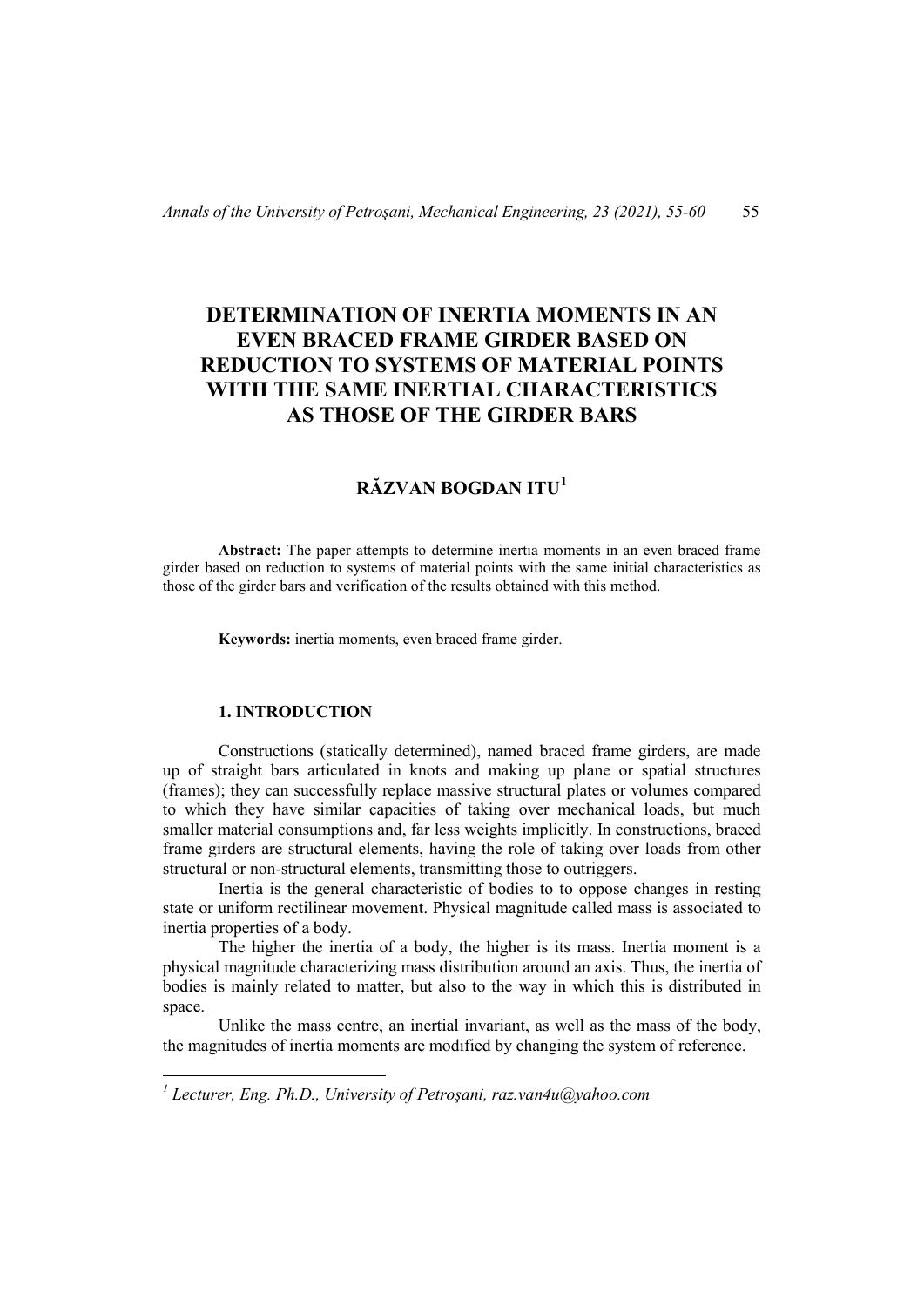In this paper the calculation method will be shown by a reduction method, by which a body is reduced to a system of material points. In this case, the bar of the braced frame girder is reduced to a system of three material points.

In conclusion, the study of any mechanical system must include a phase in which inertia properties of the bodies making up the system in question should be determined.

#### **2. DETERMINATION OF INERTIA MOMENTS BASED ON REDUCTION TO SYSTEMS OF MATERIAL POINTS.**

The aim of any reduction is to ease the mathematical calculation required to determine the inertia characteristics. All reductions involve bodies with the same mass, the same mass centre and the same inertia matrix as that of the reduced element.

It has been considered that, from the point of view of calculation of the inertia moments and centrifugal moments, bodies can fall into four categories. Of these, bodies of order 1, which can be reduced to a line segment, to a curve segment or a compound curve (a curve has only one dimension), which are also called bars, and the only significant dimension being length, are categories of interest. In order 1 category bodies are all the homogeneous bodies that can be perfectly determined using only one parameter. The straight bar can be considered the only simple known elementary body.

According to the reduction theorem, any straight bar can be reduced to a system made up of three material points, to which the mass of the bar is attributed, thus: the ends of the bar will be attributed one sixth (1/6) of the bar mass, and the rest of two thirds (2/3) will be attributed to the centre of the bar.

For the homogeneous rectilinear bar, situated in plane  $xOy$ , defined by points  $A(x_A, y_A)$  and  $B(x_B, y_B)$ , Fig. 1, the bar mass being known, , *m*, as well as its length, *l*, and considering that the position of the bar is known, given by the angle it makes with the horizontal direction,  $\alpha$ , and the coordinates of the ends of the bar, the axial inertia moments are:



**Fig. 1**. Homogeneous straight bar situated in any position in plane xOy a) as continuous medium; b) as system of material points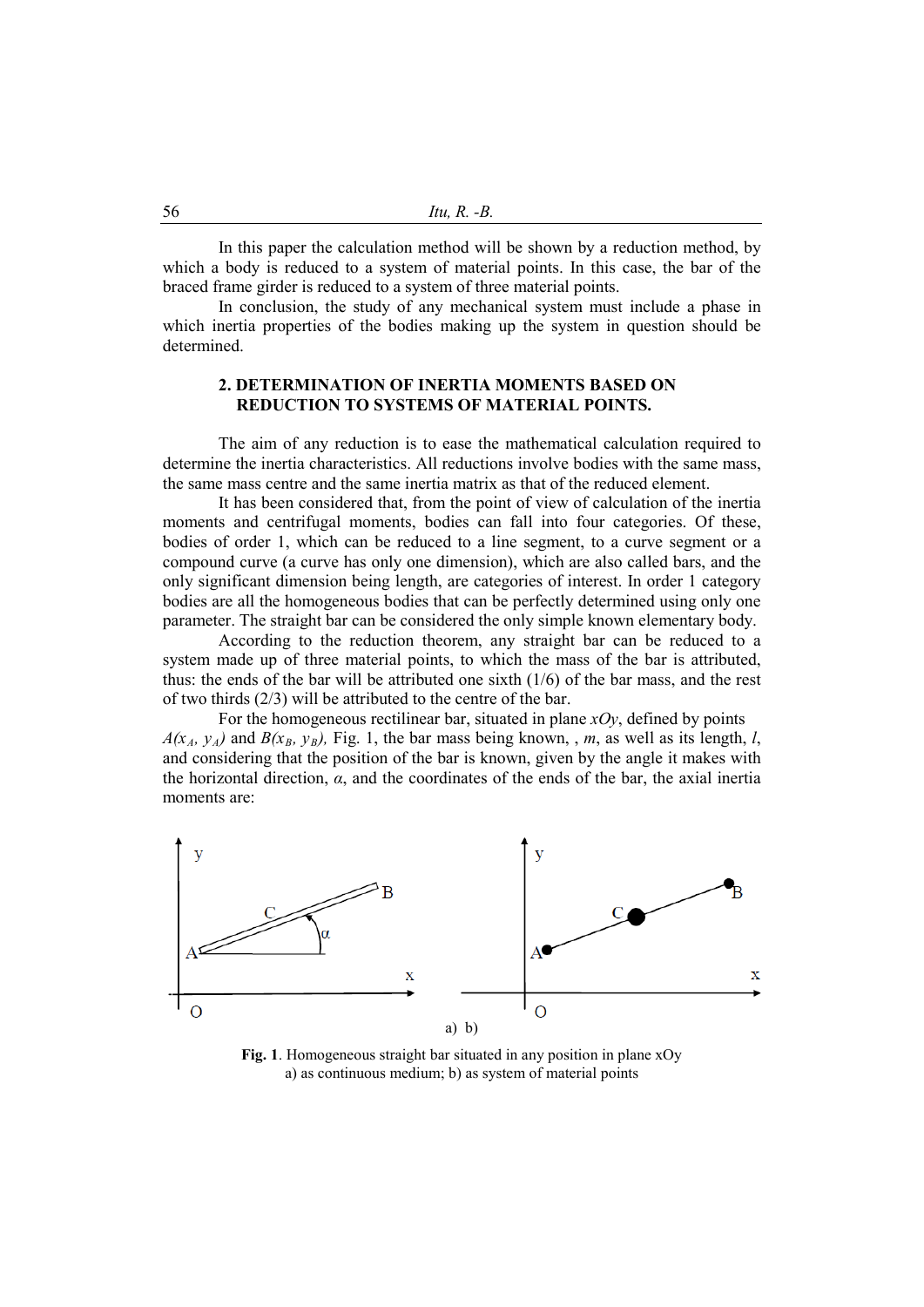- for the model proposed in Fig. 1a:

$$
J_x = \frac{m}{3} \left( y_A^2 + y_A y_B + y_B^2 \right); J_y = \frac{m}{3} \left( x_A^2 + x_A x_B + x_B^2 \right); J_z = J_x + J_y \tag{1}
$$

- for the model proposed in Fig. 1b:

$$
J_x = \frac{m}{6} y_A^2 + \frac{m}{6} y_B^2 + \frac{2m}{3} \left( \frac{y_A + y_B}{2} \right)^2 = \frac{m}{3} \left( y_A^2 + y_B^2 + y_A y_B \right)
$$
  
\n
$$
J_y = \frac{m}{6} x_A^2 + \frac{m}{6} x_B^2 + \frac{2m}{3} \left( \frac{x_A + x_B}{2} \right)^2 = \frac{m}{3} \left( x_A^2 + x_B^2 + x_A x_B \right)
$$
  
\n
$$
J_z = J_x + J_y
$$
\n(2)

It is noticed that the model proposed in Fig. 1b, for the replacement of the bar (reduction of the bar), has all the axial inertia moments equal to those of the given bar.

Furthermore, for the girder in Fig. 2, using the method of reduction of the girder bars to systems of material points (Fig. 3), the moments of axial inertia will be determined. The bars of the girder are homogeneous, all having the same density.



**Fig. 3**. Braced frame girder as system of material points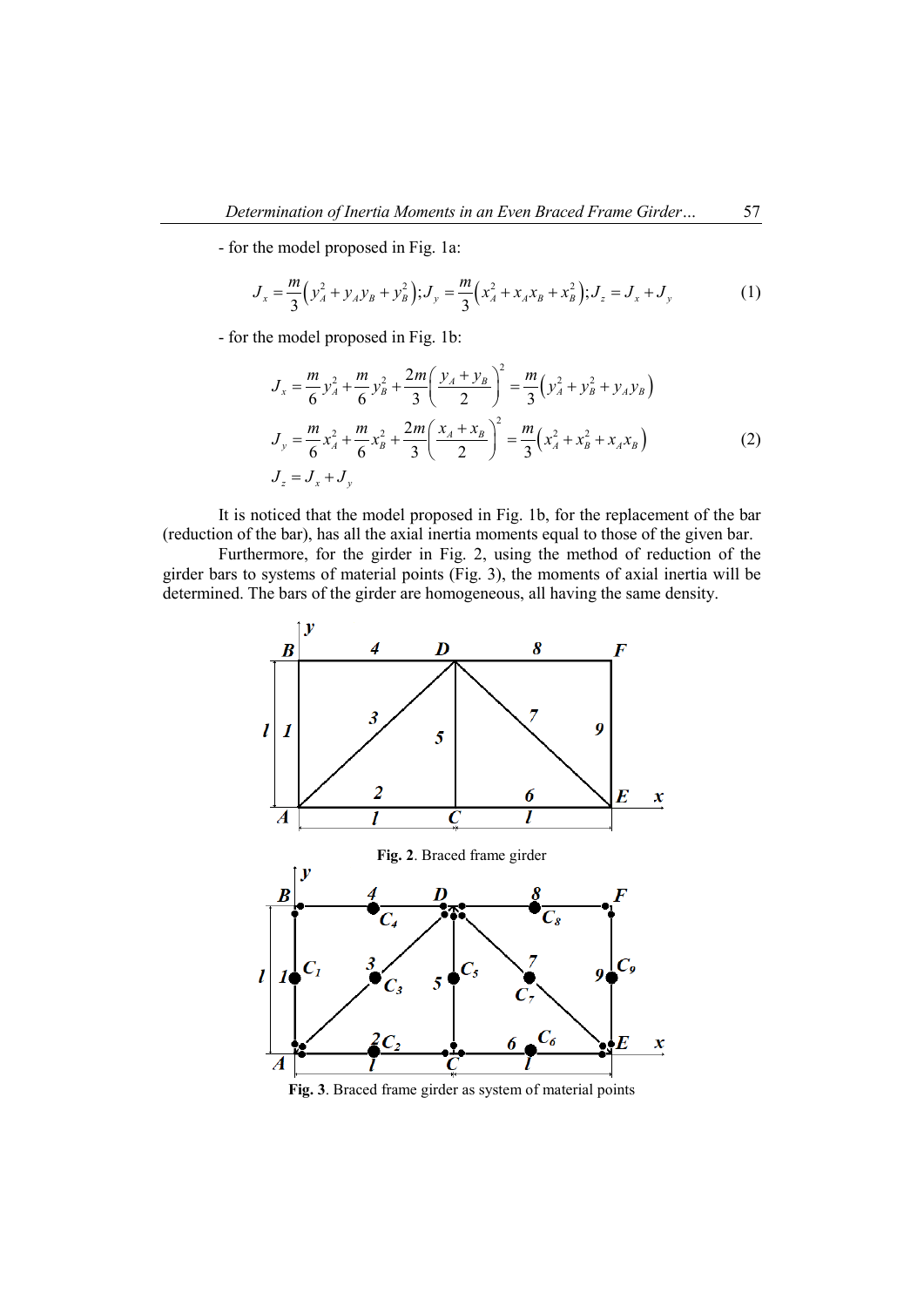58 *Itu, R. -B.*

The masses of the girder knots, considering the way of attributing the mass to each bar made up of the system of three material points (the ends of the bars will be attributed one sixth  $(1/6)$  of the mass of the bar, and the mass centre of the bar the rest of two thirds (2/3)), are:

$$
m_{A} = m_{E} = \frac{m}{6} + \frac{m}{6} + \frac{m\sqrt{2}}{6} = \frac{2m}{6} + \frac{m\sqrt{2}}{6} = \frac{m}{3} + \frac{m\sqrt{2}}{6}
$$
  
\n
$$
m_{B} = m_{F} = \frac{m}{6} + \frac{m}{6} = \frac{2m}{6} = \frac{m}{3}
$$
  
\n
$$
m_{C} = \frac{m}{6} + \frac{m}{6} + \frac{m}{6} = \frac{3m}{6} = \frac{m}{2}
$$
  
\n
$$
m_{D} = \frac{m}{6} + \frac{m}{6} + \frac{m}{6} + \frac{m\sqrt{2}}{6} + \frac{m\sqrt{2}}{6} = \frac{3m}{6} + \frac{2m\sqrt{2}}{6} = \frac{m}{2} + \frac{m\sqrt{2}}{3}
$$
  
\n
$$
m_{C_1} = m_{C_2} = m_{C_4} = m_{C_5} = m_{C_6} = m_{C_8} = m_{C_9} = \frac{2m}{3}
$$
  
\n
$$
m_{C_3} = m_{C_7} = \frac{2m\sqrt{2}}{3}
$$
 (3)

Axial inertia moments will be:

$$
J_x = \left(3\frac{2m}{3} + 2\frac{2m\sqrt{2}}{3}\right)\left(\frac{l}{2}\right)^2 + \left(2\frac{m}{3} + 2\frac{2m}{3} + \frac{m\sqrt{2}}{2}\right)l^2 =
$$
  
\n
$$
= 2\frac{ml^2}{4} + \frac{4m\sqrt{2}l^2}{3\cdot 4} + \frac{6ml^2}{3} + \frac{ml^2}{2} + \frac{m\sqrt{2}l^2}{3} =
$$
  
\n
$$
= \frac{ml^2}{2} + 2ml^2 + \frac{ml^2}{2} + \frac{2m\sqrt{2}l^2}{3} = 3ml^2 + \frac{2m\sqrt{2}l^2}{3} = \frac{ml^2}{3}\left(9 + 2\sqrt{2}\right)
$$
  
\n
$$
J_y = \left(\frac{2m}{3} + \frac{2m}{3} + \frac{2m\sqrt{2}}{3}\right)\left(\frac{l}{2}\right)^2 + \left(\frac{m}{2} + \frac{m\sqrt{2}}{3} + \frac{2m}{3} + \frac{m}{2}\right)l^2 +
$$
  
\n
$$
+ \left(\frac{2m}{3} + \frac{2m}{3} + \frac{2m\sqrt{2}}{3}\right)\left(\frac{3l}{2}\right)^2 + \left(\frac{m}{3} + \frac{2m}{3} + \frac{m}{3} + \frac{m\sqrt{2}}{6}\right)(2l)^2 =
$$
  
\n
$$
= \frac{ml^2}{3}\left(31 + 8\sqrt{2}\right)
$$
  
\n
$$
J_z = J_x + J_y = \frac{ml^2}{3}\left[\left(9 + 2\sqrt{2}\right) + \left(31 + 8\sqrt{2}\right)\right] = \frac{ml^2}{3}\left(40 + 10\sqrt{2}\right)
$$
 (6)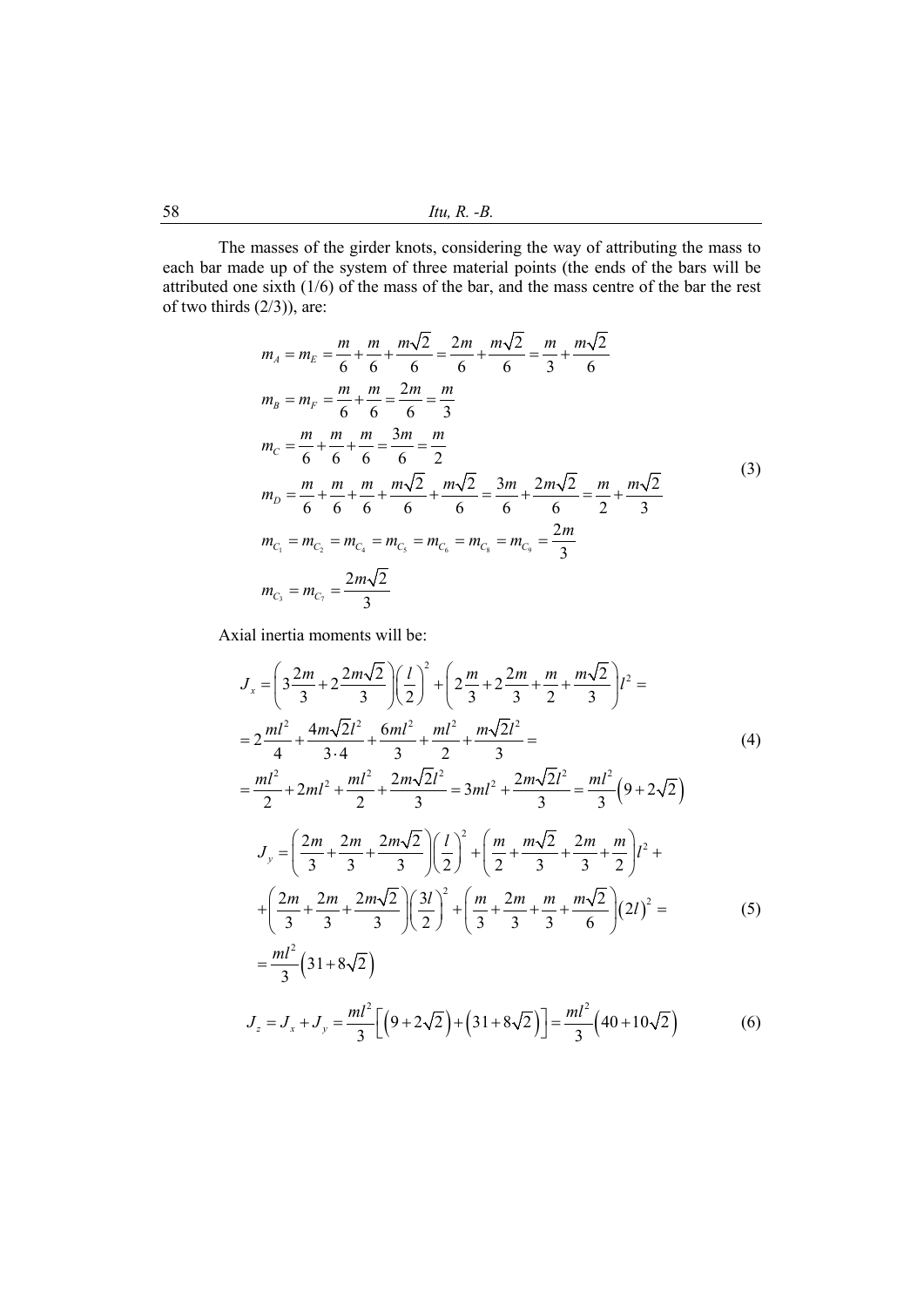### **3. VERIFICATION OF TH RESULTS OBTAINED BASED ON REDUCTION TO SYSTEMS OF MATERIAL POINTS**

The results obtained based on reduction to systems of material points will be verified with the help of the equations (1). Thus we obtain:

$$
J_x^1 = \frac{m}{3} (0^2 + 0 \cdot l + l^2) = \frac{ml^2}{3}
$$
  
\n
$$
J_x^2 = \frac{m}{3} (0^2 + 0 \cdot 0 + 0^2) = 0
$$
  
\n
$$
J_x^3 = \frac{m\sqrt{2}}{3} (0^2 + 0 \cdot l + l^2) = \frac{m\sqrt{2}l^2}{3}
$$
  
\n
$$
J_x^4 = \frac{m}{3} (l^2 + l \cdot l + l^2) = \frac{m3l^2}{3} = ml^2
$$
  
\n
$$
J_x^5 = \frac{m}{3} (0^2 + 0 \cdot l + l^2) = \frac{ml^2}{3}
$$
  
\n
$$
J_x^6 = \frac{m}{3} (0^2 + 0 \cdot 0 + 0^2) = 0
$$
  
\n
$$
J_x^7 = \frac{m\sqrt{2}}{3} (l^2 + l \cdot 0 + 0^2) = \frac{m\sqrt{2}l^2}{3}
$$
  
\n
$$
J_x^8 = \frac{m}{3} (l^2 + l \cdot l + l^2) = \frac{m3l^2}{3} = ml^2
$$
  
\n
$$
J_x^9 = \frac{m}{3} (0^2 + 0 \cdot l + l^2) = \frac{ml^2}{3}
$$

Whence:

$$
J_x = \sum_{i=1}^{9} J_x^i = 3ml^2 + \frac{2m\sqrt{2}l^2}{3} = \frac{ml^2}{3} \left(9 + 2\sqrt{2}\right)
$$
  
\n
$$
J_y^1 = \frac{m}{3} \left(0^2 + 0 \cdot 0 + 0^2\right) = 0
$$
  
\n
$$
J_y^2 = \frac{m}{3} \left(0^2 + 0 \cdot l + l^2\right) = \frac{ml^2}{3}
$$
  
\n
$$
J_y^3 = \frac{m\sqrt{2}}{3} \left(0^2 + 0 \cdot l + l^2\right) = \frac{m\sqrt{2}l^2}{3}
$$
  
\n
$$
J_y^4 = \frac{m}{3} \left(0^2 + 0 \cdot l + l^2\right) = \frac{ml^2}{3}
$$
 (10)